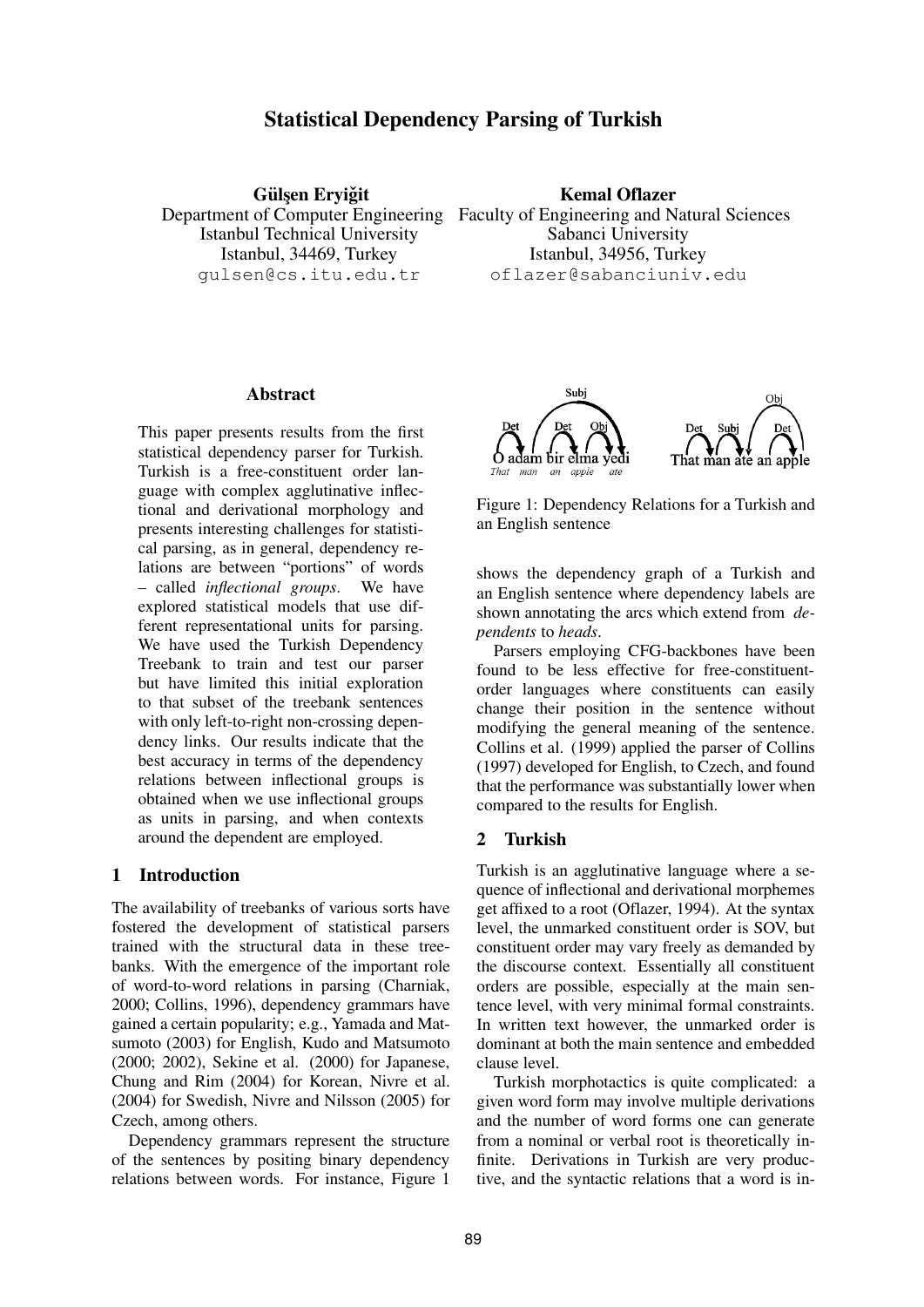volved in as a dependent or head element, are determined by the inflectional properties of the one or more (possibly intermediate) derived forms. In this work, we assume that a Turkish word is represented as a sequence of *inflectional groups* (IGs hereafter), separated by  $\hat{\triangle}$ DBs, denoting derivation boundaries, in the following general form:

 $root+IG_1 + \hat{DB}+IG_2 + \hat{DB}+ \cdots + \hat{DB}+IG_n.$ 

Here each  $IG_i$  denotes relevant inflectional features including the part-of-speech for the root and for any of the derived forms. For instance, the derived modifier sağlamlastırdığımızdaki<sup>1</sup> would be represented as:<sup>2</sup>

sağlam(strong)+Adj +ˆDB+Verb+Become

```
+ˆDB+Verb+Caus+Pos
+ˆDB+Noun+PastPart+A3sg+P3sg+Loc
+ˆDB+Adj+Rel
```
The five IGs in this are the feature sequences separated by the ˆDB marker. The first IG shows the part-of-speech for the root which is its only inflectional feature. The second IG indicates a derivation into a verb whose semantics is "to become" the preceding adjective. The third IG indicates that a causative verb with positive polarity is derived from the previous verb. The fourth IG indicates the derivation of a nominal form, a past participle, with +Noun as the part-of-speech and +PastPart, as the minor part-of-speech, with some additional inflectional features. Finally, the fifth IG indicates a derivation into a relativizer adjective.

A sentence would then be represented as a sequence of the IGs making up the words. When a word is considered as a sequence of IGs, linguistically, the last IG of a word determines its role as a dependent, so, syntactic relation links only emanate from the last IG of a (dependent) word, and land on one of the IGs of a (head) word on the right (with minor exceptions), as exemplified in Figure 2. And again with minor exceptions, the dependency links between the IGs, when drawn above the IG sequence, do not cross. $3$  Figure 3 from Oflazer (2003) shows a dependency tree for a Turkish sentence laid on top of the words segmented along IG boundaries.

With this view in mind, the dependency relations that are to be extracted by a parser should be relations *between certain inflectional groups* and



Figure 2: Dependency Links and IGs

*not orthographic words*. Since only the wordfinal inflectional groups have out-going dependency links to a head, there will be IGs which do not have any outgoing links (e.g., the first IG of the word *büyümesi* in Figure 3). We assume that such IGs are implicitly linked to the next IG, but neither represent nor extract such relationships with the parser, as it is the task of the morphological analyzer to extract those. Thus the parsing models that we will present in subsequent sections all aim to extract these surface relations between the relevant IGs, and in line with this, we will employ performance measures based on IGs and their relationships, and not on orthographic words.

We use a model of sentence structure as depicted in Figure 4. In this figure, the top part represents the words in a sentence. After morphological analysis and morphological disambiguation, each word is represented with (the sequence of) its inflectional groups, shown in the middle of the figure. The inflectional groups are then reindexed so that they are the "units" for the purposes of parsing. The inflectional groups marked with  $*$ are those from which a dependency link will emanate from, to a head-word to the right. Please note that the number of such marked inflectional groups is the same as the number of words in the sentence, and all of such IGs, (except one corresponding to the distinguished head of the sentence which will not have any links), will have outgoing dependency links.

In the rest of this paper, we first give a very brief overview a general model of statistical dependency parsing and then introduce three models for dependency parsing of Turkish. We then present our results for these models and for some additional experiments for the best performing model. We then close with a discussion on the results, analysis of the errors the parser makes, and conclusions.

# **3 Parser**

Statistical dependency parsers first compute the probabilities of the unit-to-unit dependencies, and then find the most probable dependency tree  $T^*$ among the set of possible dependency trees. This

<sup>&</sup>lt;sup>1</sup>Literally, "(the thing existing) at the time we caused (something) to become strong".

<sup>&</sup>lt;sup>2</sup>The morphological features other than the obvious partof-speech features are: +Become: become verb, +Caus: causative verb, +PastPart: Derived past participle, +P3sg: 3sg possessive agreement, +A3sg: 3sg numberperson agreement, +Loc: Locative case, +Pos: Positive Polarity, +Rel: Relativizing Modifier.

 $3$ Only 2.5% of the dependencies in the Turkish treebank (Oflazer et al., 2003) actually cross another dependency link.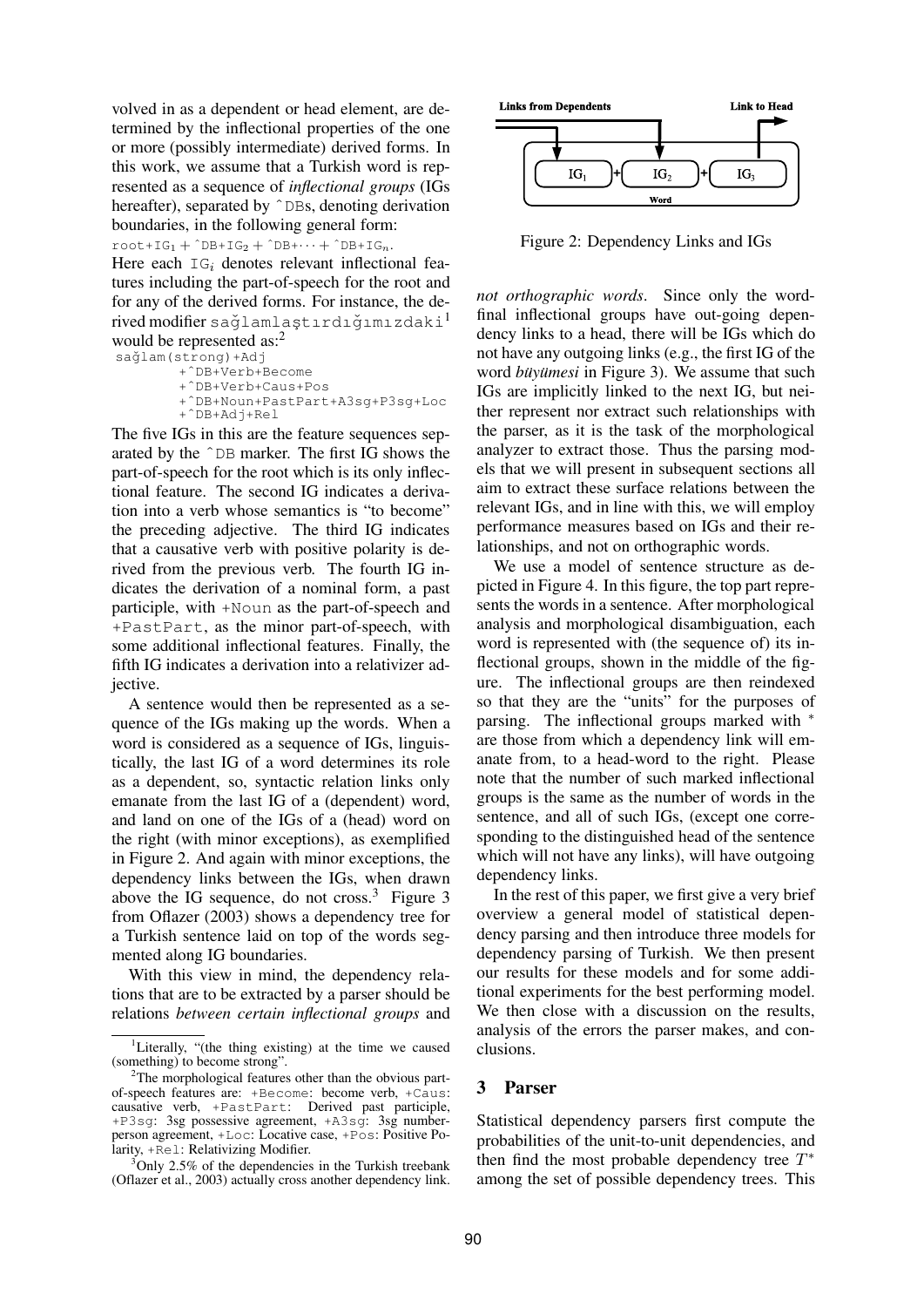

+'s indicate morpheme boundaries. The rounded rectangles show the words while the inflectional groups within the words that have more than 1 IG are emphasized with the dashed rounded rectangles. The inflectional features of each inflectional group as produced by the morphological analyzer are listed below.

Figure 3: Dependency links in an example Turkish sentence.



Figure 4: Sentence Structure

can be formulated as

$$
T^* = \underset{T}{\operatorname{argmax}} P(T, S)
$$
  
= 
$$
\underset{T}{\operatorname{argmax}} \prod_{i=1}^{n-1} P(dep(w_i, w_{\mathcal{H}(i)}) | S)(1)
$$

where in our case  $S$  is a sequence of units (words, IGs) and T, ranges over possible dependency trees consisting of left-to-right dependency links  $dep(w_i, w_{\mathcal{H}(i)})$  with  $w_{\mathcal{H}(i)}$  denoting the head unit to which the dependent unit,  $w_i$ , is linked to.

The distance between the dependent units plays an important role in the computation of the dependency probabilities. Collins (1996) employs this distance  $\Delta_{i,\mathcal{H}(i)}$  in the computation of word-toword dependency probabilities

$$
P(\text{dep}(w_i, w_{\mathcal{H}(i)}) \mid S) \approx \qquad (2)
$$
  
 
$$
P(\text{link}(w_i, w_{\mathcal{H}(i)}) \mid \Delta_{i, \mathcal{H}(i)})
$$

suggesting that distance is a crucial variable when deciding whether two words are related, along with other features such as intervening punctuation. Chung and Rim (2004) propose a different method and introduce a new probability factor that takes into account the distance between the dependent and the head. The model in equation 3 takes into account the contexts that the dependent and head reside in and the distance between the head and the dependent.

$$
P(\text{dep}(w_i, w_{\mathcal{H}(i)}) | S) \approx \qquad (3)
$$
  
\n
$$
P(\text{link}(w_i, w_{\mathcal{H}(i)})) | \Phi_i \Phi_{\mathcal{H}(i)}).
$$
  
\n
$$
P(w_i \text{ links to some head} \qquad \qquad \mathcal{H}(i) - i \text{ away} | \Phi_i)
$$

Here  $\Phi_i$  represents the context around the dependent  $w_i$  and  $\Phi_{\mathcal{H}(i)}$ , represents the context around the head word.  $P(dep(w_i, w_{\mathcal{H}(i)}) | S)$  is the probability of the directed dependency relation between  $w_i$  and  $w_{\mathcal{H}(i)}$  in the current sentence, while  $P(link(w_i, w_{\mathcal{H}(i)}) | \Phi_i \Phi_{\mathcal{H}(i)})$  is the probability of seeing a similar dependency (with  $w_i$  as the dependent,  $w_{\mathcal{H}(i)}$  as the head in a similar context) in the training treebank.

For the parsing models that will be described below, the relevant statistical parameters needed have been estimated from the Turkish treebank (Oflazer et al., 2003). Since this treebank is relatively smaller than the available treebanks for other languages (e.g., Penn Treebank), we have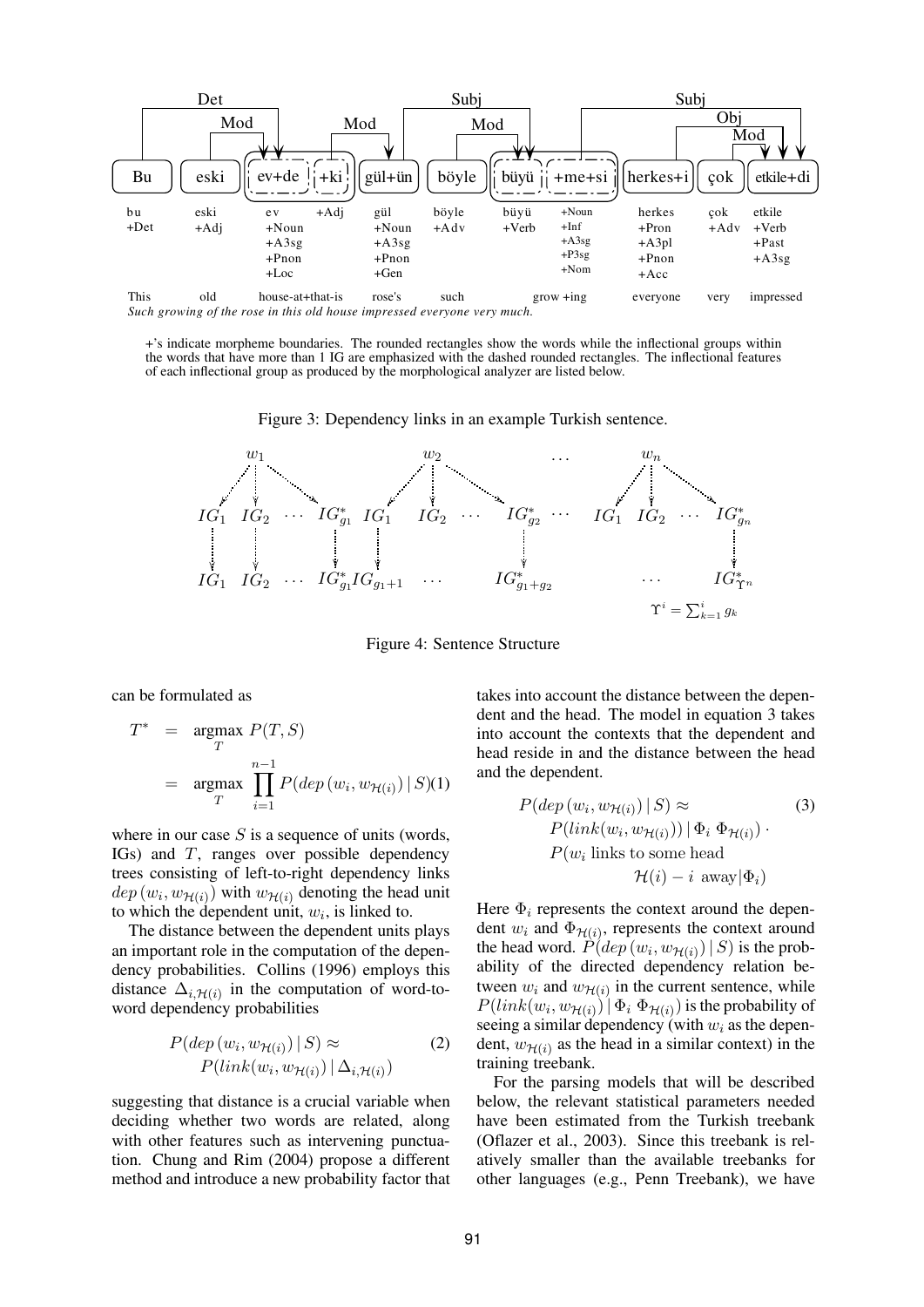opted to model the bigram linkage probabilities in an unlexicalized manner (that is, by just taking certain morphosyntactic properties into account), to avoid, to the extent possible, the data sparseness problem which is especially acute for Turkish. We have also been encouraged by the success of the unlexicalized parsers reported recently (Klein and Manning, 2003; Chung and Rim, 2004).

For parsing, we use a version of the Backward Beam Search Algorithm (Sekine et al., 2000) developed for Japanese dependency analysis adapted to our representations of the morphological structure of the words. This algorithm parses a sentence by starting from the end and analyzing it towards the beginning. By making the projectivity assumption that the relations do not cross, this algorithm considerably facilitates the analysis.

#### **4 Details of the Parsing Models**

In this section we detail three models that we have experimented with for Turkish. All three models are unlexicalized and differ either in the units used for parsing or in the way contexts modeled. In all three models, we use the probability model in Equation 3.

#### **4.1 Simplifying IG Tags**

Our morphological analyzer produces a rather rich representation with a multitude of morphosyntactic and morphosemantic features encoded in the words. However, not all of these features are necessarily relevant in all the tasks that these analyses can be used in. Further, different subsets of these features may be relevant depending on the function of a word. In the models discussed below, we use a reduced representation of the IGs to "unlexicalize" the words:

- 1. For nominal  $IGs<sup>4</sup>$  we use two different tags depending on whether the IG is used as a dependent or as a head during (different stages of ) parsing:
	- If the IG is used as a dependent, (and, only word-final IGs can be dependents), we represent that IG by a reduced tag consisting of only the case marker, as that essentially determines the syntactic function of that IG as a dependent, and only nominals have cases.
	- If the IG is used as a head, then we use only part-of-speech and the possessive agreement marker in the reduced tag.
- 2. For adjective IGs with present/past/future participles minor part-of-speech, we use the part-of-speech when they are used as dependents and the part-of-speech plus the the possessive agreement marker when used as a head.
- 3. For other IGs, we reduce the IG to just the part-of-speech.

Such a reduced representation also helps alleviate the sparse data problem as statistics from many word forms with only the relevant features are conflated.

We modeled the second probability term on the right-hand side of Equation 3 (involving the distance between the dependent and the head unit) in the following manner. First, we collected statistics over the treebank sentences, and noted that, if we count words as units, then 90% of dependency links link to a word that is less than 3 words away. Similarly, if we count distance in terms of IGs, then 90% of dependency links link to an IG that is less than 4 IGs away to the right. Thus we selected a parameter  $k = 4$  for Models 1 and 3 below, where distance is measured in terms of words, and  $k = 5$  for Model 2 where distance is measured in terms of IGs, as a threshold value at and beyond which a dependency is considered "distant". During actual runs,

 $P(w_i \text{ links to some head } \mathcal{H}(i) - i \text{ away}|\Phi_i)$ 

was computed by interpolating

 $P_1(w_i)$  links to some head  $\mathcal{H}(i) - i$  away $|\Phi_i\rangle$ 

estimated from the training corpus, and

 $P_2(w_i)$  links to some head  $\mathcal{H}(i) - i$  away)

the estimated probability for a length of a link when no contexts are considered, again estimated from the training corpus. When probabilities are estimated from the training set, all distances larger than  $k$  are assigned the same probability. If even after interpolation, the probability is 0, then a very small value is used. This is a modified version of the backed-off smoothing used by Collins (1996) to alleviate sparse data problems. A similar interpolation is used for the first component on the right hand side of Equation 3 by removing the head and the dependent contextual information all at once.

### **4.2 Model 1 – "Unlexicalized" Word-based Model**

In this model, we represent each word by a reduced representation of its last IG when used as a dependent,<sup>5</sup> and by concatenation of the reduced

 $4$ These are nouns, pronouns, and other derived forms that inflect with the same paradigm as nouns, including infinitives, past and future participles.

 $5R$ emember that other IGs in a word, if any, do not have any bearing on how this word links to its head word.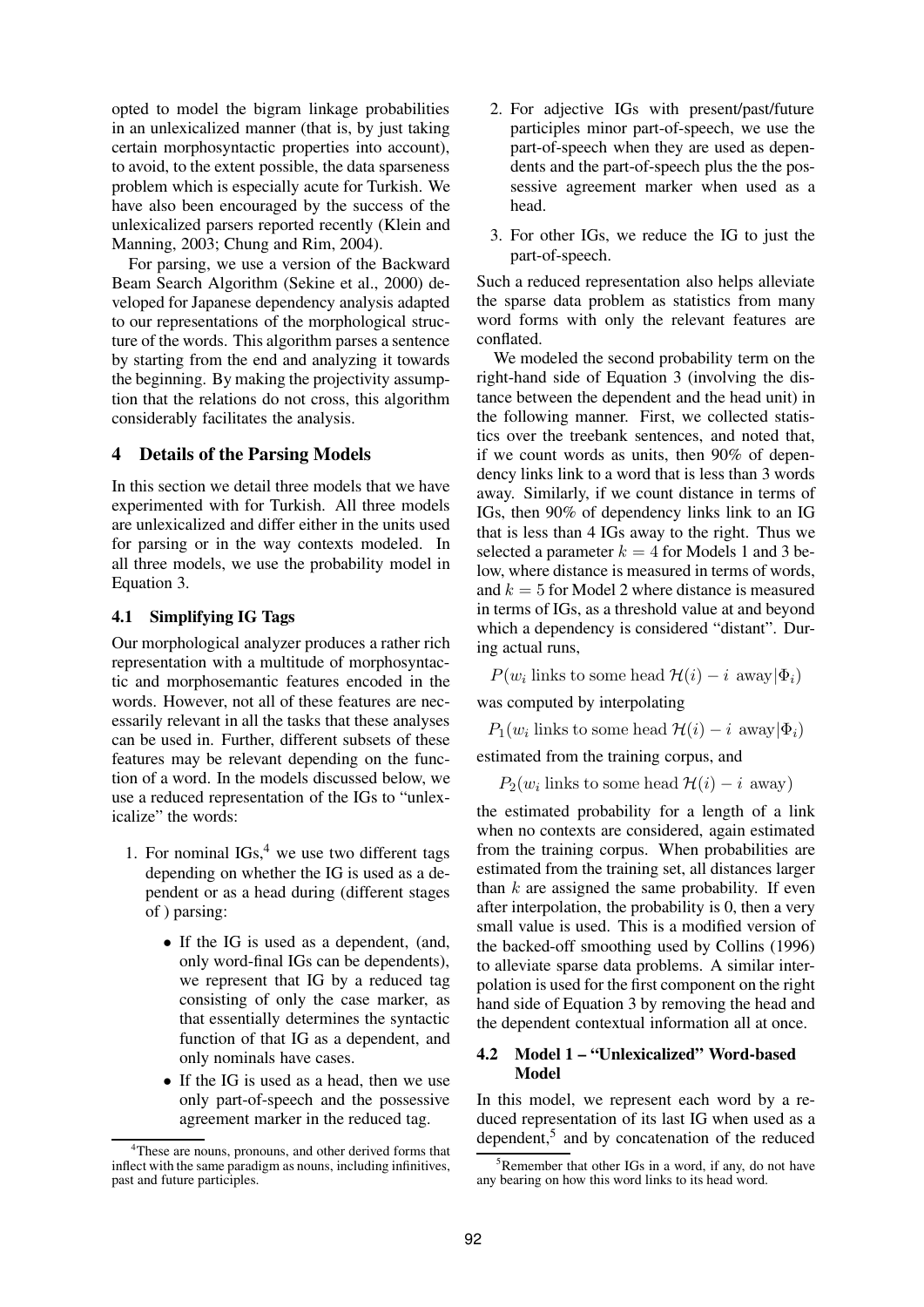representation of its IGs when used as a head. Since a word can be both a dependent and a head word, the reduced representation to be used is dynamically determined during parsing.

Parsing then proceeds with words as units represented in this manner. Once the parser links these units, we remap these links back to IGs to recover the actual IG-to-IG dependencies. We already know that any outgoing link from a dependent will emanate from the last IG of that word. For the head word, we assume that the link lands on the first IG of that word.<sup>6</sup>

For the contexts, we use the following scheme. A contextual element on the left is treated as a dependent and is modeled with its last IG, while a contextual element on the right is represented as if it were a head using all its IGs. We ignore any overlaps between contexts in this and the subsequent models.

In Figure 5 we show in a table the sample sentence in Figure 3, the morphological analysis for each word and the reduced tags for representing the units for the three models. For each model, we list the tags when the unit is used as a head and when it is used as a dependent. For model 1, we use the tags in rows 3 and 4.

#### **4.3 Model 2 - IG-based Model**

In this model, we represent each IG with reduced representations in the manner above, but do *not* concatenate them into a representation for the word. So our "units" for parsing are IGs. The parser directly establishes IG-to-IG links from word-final IGs to some IG to the right. The contexts that are used in this model are the IGs to the left (starting with the last IG of the preceding word) and the right of the dependent and the head IG.

The units and the tags we use in this model are in rows 5 and 6 in the table in Figure 5. Note that the empty cells in row 4 corresponds to IGs which can not be syntactic dependents as they are not word-final.

#### **4.4 Model 3 – IG-based Model with Word-final IG Contexts**

This model is almost exactly like Model 2 above. The two differences are that (i) for contexts we only use just the word-final IGs to the left and the right ignoring any non-word-final IGs in between (except for the case that the context and the head overlap, where we use the tag of the head IG instead of the final IG); and (ii) the distance function is computed in terms of words. The reason this model is used is that it is the word final IGs that determine the syntactic roles of the dependents.

# **5 Results**

Since in this study we are limited to parsing sentences with only left-to-right dependency  $\text{links}^7$ which do not cross each other, we eliminated the sentences having such dependencies (even if they contain a single one) and used a subset of 3398 such sentences in the Turkish Treebank. The gold standard part-of-speech tags are used in the experiments. The sentences in the corpus ranged between 2 words to 40 words with an average of about 8 words;  $8\,90\%$  of the sentences had less than or equal to 15 words. In terms of IGs, the sentences comprised 2 to 55 IGs with an average of 10 IGs per sentence; 90% of the sentences had less than or equal to 15 IGs. We partitioned this set into training and test sets in 10 different ways to obtain results with 10-fold cross-validation.

We implemented three baseline parsers:

- 1. The first baseline parser links a word-final IG to the first IG of the next word on the right.
- 2. The second baseline parser links a word-final IG to the last IG of the next word on the right.<sup>9</sup>
- 3. The third baseline parser is a deterministic rule-based parser that links each word-final IG to an IG on the right based on the approach of Nivre (2003). The parser uses 23 unlexicalized linking rules and a heuristic that links any non-punctuation word not linked by the parser to the last IG of the last word as a dependent.

Table 1 shows the results from our experiments with these baseline parsers and parsers that are based on the three models above. The three models have been experimented with different contexts around both the dependent unit and the head. In each row, columns 3 and 4 show the percentage of IG–IG dependency relations correctly recovered for all tokens, and just words excluding punctuation from the statistics, while columns 5 and 6 show the percentage of test sentences for which *all* dependency relations extracted agree with the

<sup>&</sup>lt;sup>6</sup>This choice is based on the observation that in the treebank, 85.6% of the dependency links land on the first (and possibly the only) IG of the head word, while 14.4% of the dependency links land on an IG other than the first one.

 $7$ In 95% of the treebank dependencies, the head is the right of the dependent.

<sup>&</sup>lt;sup>8</sup>This is quite normal; the equivalents of function words in English are embedded as morphemes (not IGs) into these words.

 $9^9$ Note that for head words with a single IG, the first two baselines behave the same.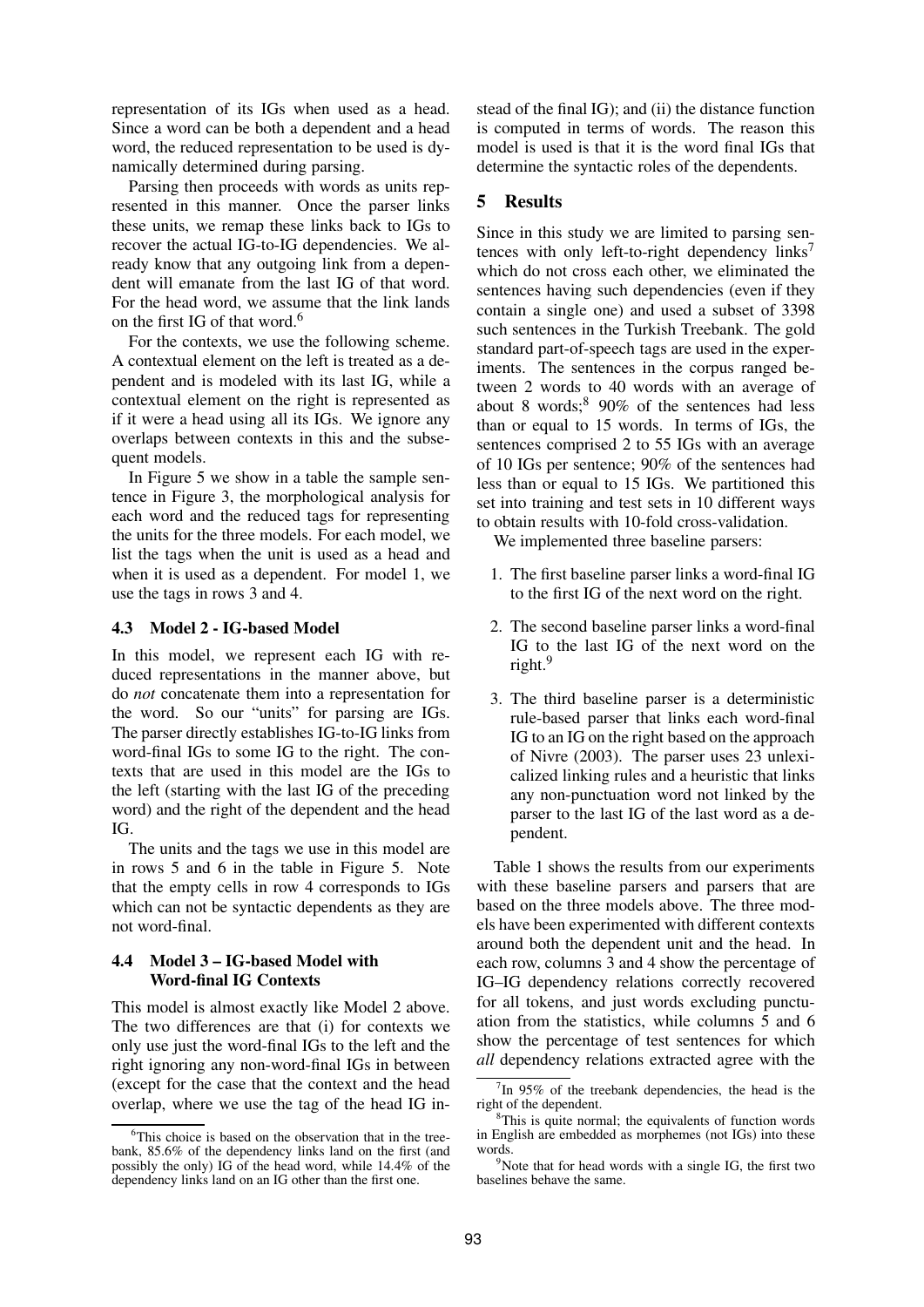| <b>Sentence</b>                  | Bu               | eski         | evdeki                                    |        | gülün                                    | böv e         | büyümesi          |                                           | herkesi                                     | çok         | etkiledi                               |
|----------------------------------|------------------|--------------|-------------------------------------------|--------|------------------------------------------|---------------|-------------------|-------------------------------------------|---------------------------------------------|-------------|----------------------------------------|
| Morphological<br><b>Analysis</b> | bu<br>+Det       | eski<br>+Adi | ev<br>+Noun<br>$+A3sq$<br>+Pnon<br>$+Loc$ | +Adj   | gül<br>+Noun<br>$+A3sq$<br>+Pnon<br>+Gen | böyle<br>+Adv | büyü<br>+Verb     | +Noun<br>+Inf<br>$+A3sq$<br>+P3sa<br>+Nom | herkes<br>+Pron<br>$+A3pI$<br>+Pnon<br>+Acc | çok<br>+Adv | etkile<br>$+$ Verb<br>+Past<br>$+A3sg$ |
| Model 1<br>Tag as head           | $\leq +$ Det $>$ | <+Adi>       | <+Noun+Pnon+Adi>                          |        | <+Noun+Pnon>                             | <+Adv>        | <+Verb+Noun+P3sq> |                                           | <+Pron+Pnon>                                | <+Adv>      | <+Verb>                                |
| Model 1<br>Tag as<br>dependent   | <+Det>           | <+Adi>       | <+Adi>                                    |        | <+Gen>                                   | <+Adv>        | <+Nom>            |                                           | <+Acc>                                      | <+Adv>      | <+Verb>                                |
| Model 2/3<br>Tag as head         | $\leq +$ Det $>$ | <+Adi>       | <+Noun+Pnon>                              |        | l<+Adi>l<+Noun+Pnon>                     | <+Adv>        | <+Verb>           | <noun+p3sg></noun+p3sg>                   | <+Pron+Pnon>                                | <+Adv>      | <+Verb>                                |
| Model 2/3<br>Tag as<br>dependent | <+Det>           | <+Adi>       |                                           | <+Adj> | <+Gen>                                   | <+Adv>        |                   | <+Nom>                                    | <+Acc>                                      | <+Adv>      | <+Verb>                                |

Figure 5: Tags used in the parsing models

relations in the treebank. Each entry presents the average and the standard error of the results on the test set, over the 10 iterations of the 10-fold crossvalidation. *Our main goal is to improve the percentage of correctly determined IG-to-IG dependency relations*, shown in the fourth column of the table. The best results in these experiments are obtained with Model 3 using 1 unit on both sides of the dependent. Although it is slightly better than Model 2 with the same context size, the difference between the means  $(0.4\pm0.2)$  for each 10 iterations is statistically significant.

Since we have been using unlexicalized models, we wanted to test out whether a smaller training corpus would have a major impact for our current models. Table 2 shows results for Model 3 with no context and 1 unit on each side of the dependent, obtained by using only a 1500 sentence subset of the original treebank, again using 10-fold cross validation. Remarkably the reduction in training set size has a very small impact on the results.

Although all along, we have suggested that determining word-to-word dependency relationships is not the right approach for evaluating parser performance for Turkish, we have nevertheless performed word-to-word correctness evaluation so that comparison with other word based approaches can be made. In this evaluation, we assume that a dependency link is correct if we correctly determine the head word (but not necessarily the correct IG). Table 3 shows the word based results for the best cases of the models in Table 1.

We have also tested our parser with a pure word model where both the dependent and the head are represented by the concatenation of their IGs, that is, by their full morphological analysis except the root. The result for this case is given in the last row of Table 3. This result is even lower than the rulebased baseline.<sup>10</sup> For this model, if we connect the

dependent to the first IG of the head as we did in Model 1, the IG-IG accuracy excluding punctuations becomes 69.9±3.1, which is also lower than baseline 3 (70.5%).

#### **6 Discussions**

Our results indicate that all of our models perform better than the 3 baseline parsers, even when no contexts around the dependent and head units are used. We get our best results with Model 3, where IGs are used as units for parsing and contexts are comprised of word final IGs. The highest accuracy in terms of percent of correctly extracted IG-to-IG relations excluding punctuations (73.5%) was obtained when one word is used as context on both sides of the the dependent.<sup>11</sup> We also noted that using a smaller treebank to train our models did not result in a significant reduction in our accuracy indicating that the unlexicalized models are quite effective, but this also may hint that a larger treebank with unlexicalized modeling may not be useful for improving link accuracy.

A detailed look at the results from the best performing model shown in in Table  $4<sup>12</sup>$  indicates that, accuracy decrases with the increasing sentence length. For longer sentences, we should employ more sophisticated models possibly including lexicalization.

A further analysis of the actual errors made by the best performing model indicates almost 40% of the errors are "attachment" problems: the dependent IGs, especially verbal adjuncts and arguments, link to the wrong IG but otherwise with the same morphological features as the correct one except for the root word. This indicates we may have to model distance in a more sophisticated way and

<sup>&</sup>lt;sup>10</sup>Also lower than Model 1 with no context (79.1 $\pm$ 1.1)

 $11$ We should also note that early experiments using different sets of morphological features that we intuitively thought should be useful, gave rather low accuracy results.

<sup>&</sup>lt;sup>12</sup>These results are significantly higher than the best baseline (rule based) for all the sentence length categories.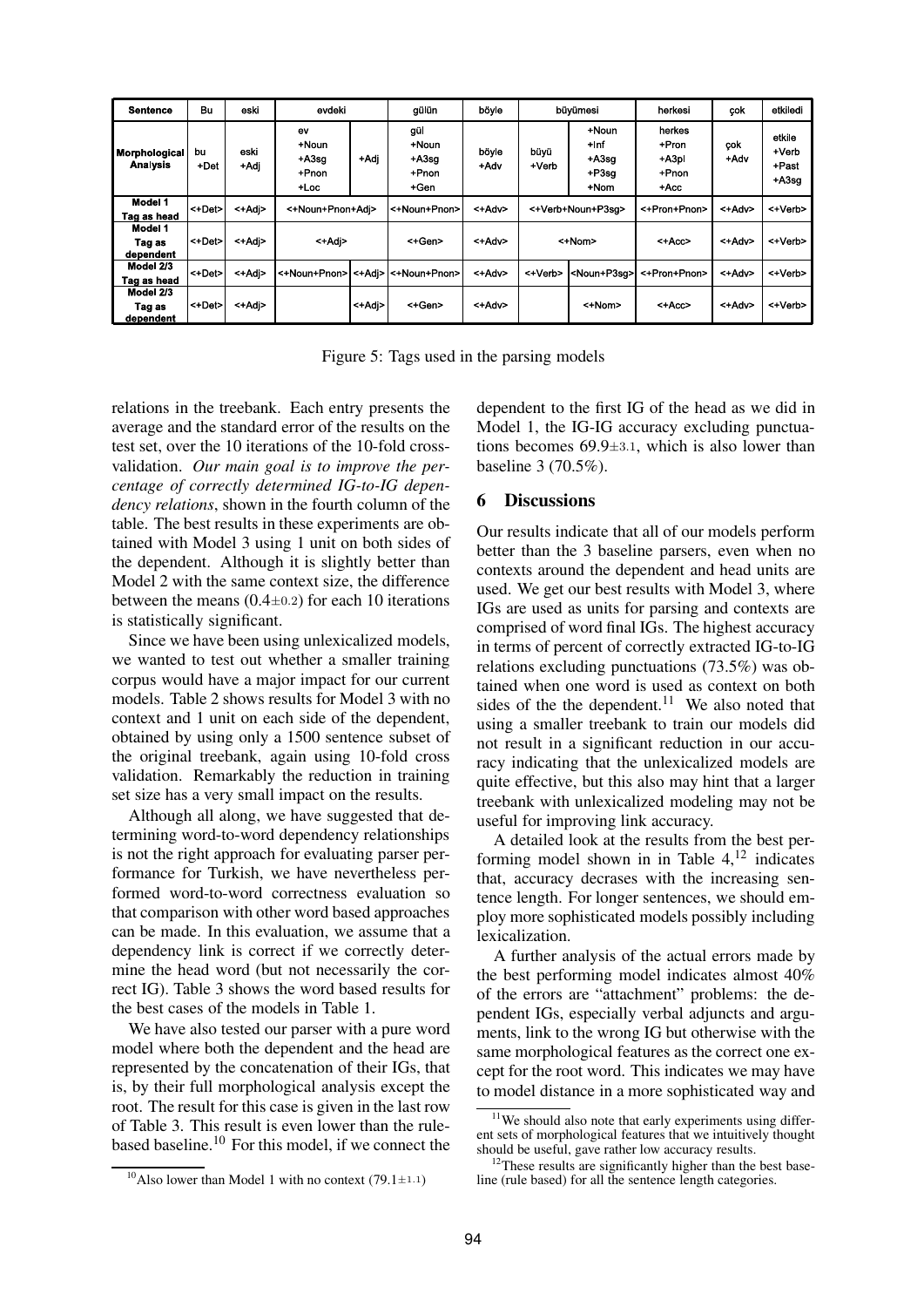|                      |                  | <b>Percentage of IG-IG</b><br><b>Relations Correct</b> |                | <b>Percentage of Sentences</b><br><b>With ALL Relations Correct</b> |                |  |
|----------------------|------------------|--------------------------------------------------------|----------------|---------------------------------------------------------------------|----------------|--|
| <b>Parsing Model</b> | <b>Context</b>   | Words+Punc                                             | Words only     | Words+Punc                                                          | Words only     |  |
| Baseline 1           | NA               | $59.9 \pm 0.3$                                         | $63.9 \pm 0.7$ | $21.4 \pm 0.6$                                                      | $24.0 \pm 0.7$ |  |
| <b>Baseline 2</b>    | NA               | $58.3 \pm 0.2$                                         | $62.2 \pm 0.8$ | $20.1 \pm 0.0$                                                      | $22.6 \pm 0.6$ |  |
| Baseline 3           | NA               | $69.6 \pm 0.2$                                         | $70.5 \pm 0.8$ | $31.7 \pm 0.7$                                                      | $36.6 \pm 0.8$ |  |
| Model 1              | None             | $69.8 \pm 0.4$                                         | $71.0 \pm 1.3$ | $32.7 \pm 0.6$                                                      | $36.2 \pm 0.7$ |  |
| $(k=4)$              | $D = 1$          | $69.9 \pm 0.4$                                         | $71.1 \pm 1.2$ | $32.9 \pm 0.5$                                                      | $36.4 \pm 0.6$ |  |
|                      | $D = 1$ $Dr = 1$ | $71.3 \pm 0.4$                                         | $72.5 \pm 1.2$ | $33.4 \pm 0.8$                                                      | $36.7 \pm 0.8$ |  |
|                      | $H = 1$ $Hr = 1$ | $64.7 \pm 0.4$                                         | $65.5 \pm 1.3$ | $25.4 \pm 0.6$                                                      | $28.7 \pm 0.8$ |  |
|                      | Both             | $71.4 \pm 0.4$                                         | $72.6 \pm 1.1$ | $34.2 \pm 0.7$                                                      | $37.2 \pm 0.6$ |  |
| Model 2              | None             | $70.5 \pm 0.3$                                         | $71.9 \pm 1.0$ | $32.1 \pm 0.9$                                                      | $36.3 \pm 0.9$ |  |
| $(k=5)$              | $D = 1$          | $71.3 \pm 0.3$                                         | $72.7 \pm 0.9$ | $33.8 \pm 0.8$                                                      | $37.4 \pm 0.7$ |  |
|                      | $D = 1$ $Dr = 1$ | $71.9 \pm 0.3$                                         | $73.1 \pm 0.9$ | $34.8 \pm 0.7$                                                      | $38.0 \pm 0.7$ |  |
|                      | $H = 1$ $Hr = 1$ | $57.4 \pm 0.3$                                         | 57.6 $\pm$ 0.7 | $23.5 \pm 0.6$                                                      | $25.8 \pm 0.6$ |  |
|                      | Both             | $70.9 \pm 0.3$                                         | $72.2 \pm 0.9$ | $34.2 \pm 0.8$                                                      | $37.2 \pm 0.9$ |  |
| Model 3              | None             | $71.2 \pm 0.3$                                         | $72.6 \pm 0.9$ | $34.4 \pm 0.7$                                                      | $38.1 \pm 0.7$ |  |
| $(k=4)$              | $D = 1$          | $71.2 \pm 0.4$                                         | $72.6 \pm 1.1$ | $34.5 \pm 0.7$                                                      | $38.3 \pm 0.6$ |  |
|                      | $D = 1$ $Dr = 1$ | $72.3 \pm 0.3$                                         | $73.5 \pm 1.0$ | $35.5 \pm 0.9$                                                      | $38.7 \pm 0.9$ |  |
|                      | $H = 1$ $Hr = 1$ | $55.2 \pm 0.3$                                         | $55.1 \pm 0.7$ | $22.0 \pm 0.6$                                                      | $24.1 \pm 0.6$ |  |
|                      | Both             | $71.1 \pm 0.3$                                         | $72.4 \pm 0.9$ | $35.5 \pm 0.8$                                                      | $38.4 \pm 0.9$ |  |

The **Context** column entries show the context around the dependent and the head unit. *Dl=1* and *Dr=1* indicate the use of 1 unit *left* and the *right* of the dependent respectively. *Hl=1* and *Hr=1* indicate the use of 1 unit *left* and the *right* of the head respectively. *Both* indicates both head and the dependent have 1 unit of context on both sides.

Table 1: Results from parsing with the baseline parsers and statistical parsers based on Models 1-3.

|                         |                  | <b>Percentage of IG-IG</b><br><b>Relations Correct</b> |                   | <b>Percentage of Sentences</b><br><b>With ALL Relations Correct</b> |                   |  |
|-------------------------|------------------|--------------------------------------------------------|-------------------|---------------------------------------------------------------------|-------------------|--|
| <b>Parsing Model</b>    | Context          | Words+Punc                                             | <i>Words only</i> | Words+Punc                                                          | <i>Words only</i> |  |
| Model 3                 | None             | $71.0 \pm 0.6$                                         | $72.2 \pm 1.5$    | $34.4 \pm 1.0$                                                      | $38.1 \pm 1.1$    |  |
| $(k=4, 1500$ Sentences) | $D = 1$ $Dr = 1$ | $71.6 \pm 0.4$                                         | $72.6 \pm 1.1$    | $35.1 \pm 1.3$                                                      | $38.4 \pm 1.5$    |  |

Table 2: Results from using a smaller training corpus.

|                      |                  | <b>Percentage of Word-Word</b><br><b>Relations Correct</b> |
|----------------------|------------------|------------------------------------------------------------|
| <b>Parsing Model</b> | <b>Context</b>   | Words only                                                 |
| Baseline 1           | NA               | $72.1 \pm 0.5$                                             |
| <b>Baseline 2</b>    | NA               | $72.1 \pm 0.5$                                             |
| Baseline 3           | NA               | $80.3 \pm 0.7$                                             |
| Model 1 $(k=4)$      | Both             | $80.8 \pm 0.9$                                             |
| Model $2$ (k=5)      | $D = 1$ $Dr = 1$ | $81.0 \pm 0.7$                                             |
| Model $3$ (k=4)      | $D = 1$ $D = 1$  | $81.2 \pm 1.0$                                             |
| Pure Word Model      | None             | $77.7 \pm 3.5$                                             |

Table 3: Results from word-to-word correctness evaluation.

| Sentence Length $l$ (IGs) | % Accuracy     |
|---------------------------|----------------|
| 1 < l < 10                | $80.2 \pm 0.5$ |
| 10 < l < 20               | $70.1 \pm 0.4$ |
| 20 < l < 30               | $64.6 \pm 1.0$ |
|                           | $62.7 \pm 1.3$ |

Table 4: Accuracy over different length sentences.